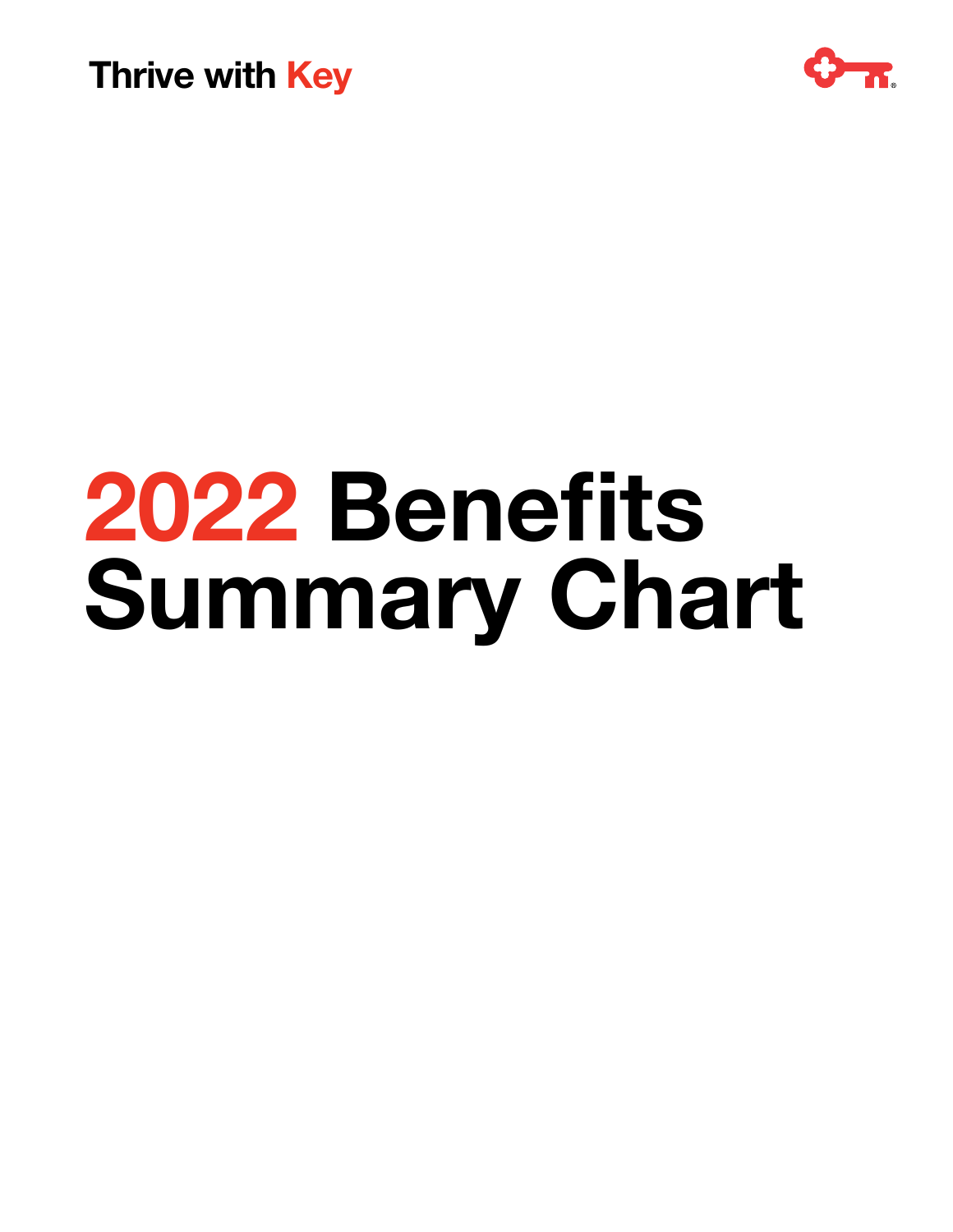## Medical In-Network



| <b>Plan Provisions</b>                                                                                                                                    | <b>Key Medical 1</b>                                                                                                                                            | <b>Key Medical 2</b>                                                                            | <b>Key Medical 3</b>                                                                                                                         |
|-----------------------------------------------------------------------------------------------------------------------------------------------------------|-----------------------------------------------------------------------------------------------------------------------------------------------------------------|-------------------------------------------------------------------------------------------------|----------------------------------------------------------------------------------------------------------------------------------------------|
| Administrator: UnitedHealthcare                                                                                                                           | <b>In-Network Benefits</b>                                                                                                                                      |                                                                                                 |                                                                                                                                              |
| <b>Deductible</b>                                                                                                                                         | Employee-only coverage: \$1,500<br>Family coverage: \$3,000<br>(combined medical/Rx deductible)                                                                 | Employee-only coverage: \$1,500<br>Family coverage: \$3,000<br>(combined medical/Rx deductible) | Employee-only coverage: \$3,000<br>Family coverage: \$6,000<br>(combined medical/Rx deductible)                                              |
| Coinsurance<br>(Plan pays/employee pays) <sup>1</sup>                                                                                                     | 90%/10%1                                                                                                                                                        | 80%/20%1                                                                                        | 70%/30%1                                                                                                                                     |
| <b>Out-of-Pocket Maximum</b><br>(includes deductible and coinsurance)                                                                                     | Employee-only coverage: \$2,000<br>Family coverage: \$4,000                                                                                                     | Employee-only coverage: \$3,500<br>Family coverage: \$7,000                                     | Employee-only coverage: \$5,000<br>Family coverage: \$10,000<br>(Individuals in Family coverage have<br>an out-of-pocket maximum of \$8,700) |
| <b>KeyBank Health Savings</b><br><b>Account (HSA) Annual</b><br><b>Employer Contribution</b><br>(as part of the Wellness Incentive program) <sup>2</sup>  | Applicable only if you earned the 2022 Wellness Incentive<br>Employee-only coverage: \$600 <sup>2</sup><br>All other coverage levels: \$1,200 <sup>2</sup>      |                                                                                                 |                                                                                                                                              |
| <b>Preventive Care: Includes</b><br>Routine Well Exams,<br>Screenings, Immunizations<br>(General/Family Practitioner, Internist,<br>Pediatrician, OB/GYN) | Plan pays 100% <sup>3</sup><br>(not subject to the deductible)<br>Visit <b>uhcpreventivecare.com</b> for guidelines of preventive care based on age and gender. |                                                                                                 |                                                                                                                                              |
| Other Office Visit Exam Fee -<br><b>Primary Care (General/Family</b><br>Practitioner, Internist, Pediatrician, OB/GYN)                                    |                                                                                                                                                                 | Plan pays 80% <sup>1</sup>                                                                      | Plan pays 70% <sup>1</sup>                                                                                                                   |
| Office Visit Exam Fee -<br><b>Specialist</b>                                                                                                              |                                                                                                                                                                 |                                                                                                 |                                                                                                                                              |
| <b>Urgent Care Centers</b>                                                                                                                                |                                                                                                                                                                 |                                                                                                 |                                                                                                                                              |
| <b>Emergency Room</b>                                                                                                                                     |                                                                                                                                                                 |                                                                                                 |                                                                                                                                              |
| Hospitalization                                                                                                                                           |                                                                                                                                                                 |                                                                                                 |                                                                                                                                              |
| <b>Surgery</b>                                                                                                                                            | Plan pays 90% <sup>1</sup>                                                                                                                                      |                                                                                                 |                                                                                                                                              |
| <b>Outpatient Facilities</b>                                                                                                                              |                                                                                                                                                                 |                                                                                                 |                                                                                                                                              |
| X-rays/Lab Tests                                                                                                                                          |                                                                                                                                                                 |                                                                                                 |                                                                                                                                              |
| <b>Chiropractic</b> (up to 10 visits annually)                                                                                                            |                                                                                                                                                                 |                                                                                                 |                                                                                                                                              |
| <b>Mental Health</b><br>(Including Substance Use)<br>Treatment - Inpatient                                                                                |                                                                                                                                                                 |                                                                                                 |                                                                                                                                              |
| <b>Mental Health</b><br>(Including Substance Use)<br><b>Treatment - Outpatient</b>                                                                        |                                                                                                                                                                 |                                                                                                 |                                                                                                                                              |

1 Subject to annual deductible and out-of-pocket maximum. Select preventive medications bypass the deductible. This means that you have the benefit of paying the applicable coinsurance without having to meet the deductible first. Although the coinsurance will not apply to the deductible, it does apply toward the out-of-pocket maximum. See the Prescription Drug Chart for more details.

<sup>2</sup>In addition to completing the required health actions to earn the Wellness Incentive, the employee and/or covered spouse/partner must continue to be enrolled in the Key Medical Plan for 2022. If the employee is no longe active at the time of the HSA contribution, does not have an HSA, or fails to open one before or during 2022, the employee may forfeit the Key contribution for 2022. If you are age 65 or older, your Wellness Incentive will be paid as a per-pay premium credit.

If you cover your spouse/partner and only one of you earns the Wellness Incentive, you will receive \$600. Review details at **HR Online > Benefits to Thrive**.

3 Is not subject to nor counts toward the deductible or out-of-pocket maximum.

The information contained in this Benefit Summary Chart provides a very general overview of the KeyCorp Medical Plan coverages that will be in effect for the 2022 Plan year. For more specific Plan coverage information, please review the Medical Plan's Summary Plan Description (SPD), which can be found at **hronline.keybank.com > Benefits to Thrive > Benefits References**. Please be aware that the Medical Plan may not cover certain services and procedures that you wish to have performed. While these services will not be paid for by the Plan, you must always determine the medical care that is best for you.

If you use network providers, your Plan coinsurance costs are based on UnitedHealthcare's negotiated network fees. Plan coinsurance costs for out-of-network providers are based on the reasonable and customary charges for the particular service received. The above chart reflects only in-network coinsurance costs.

This information serves to update the medical coverage that is provided to eligible participants under the Key Medical Plan. If there is a disagreement between this overview and the Plan documents, including the Plan's<br>SPD

To contact UnitedHealthcare, call **1-866-201-0017** (8 a.m. to 8 p.m. in all time zones, except Alaska) or visit **myuhc.com®** (pre-members, visit **whyuhc.com/keycorp**).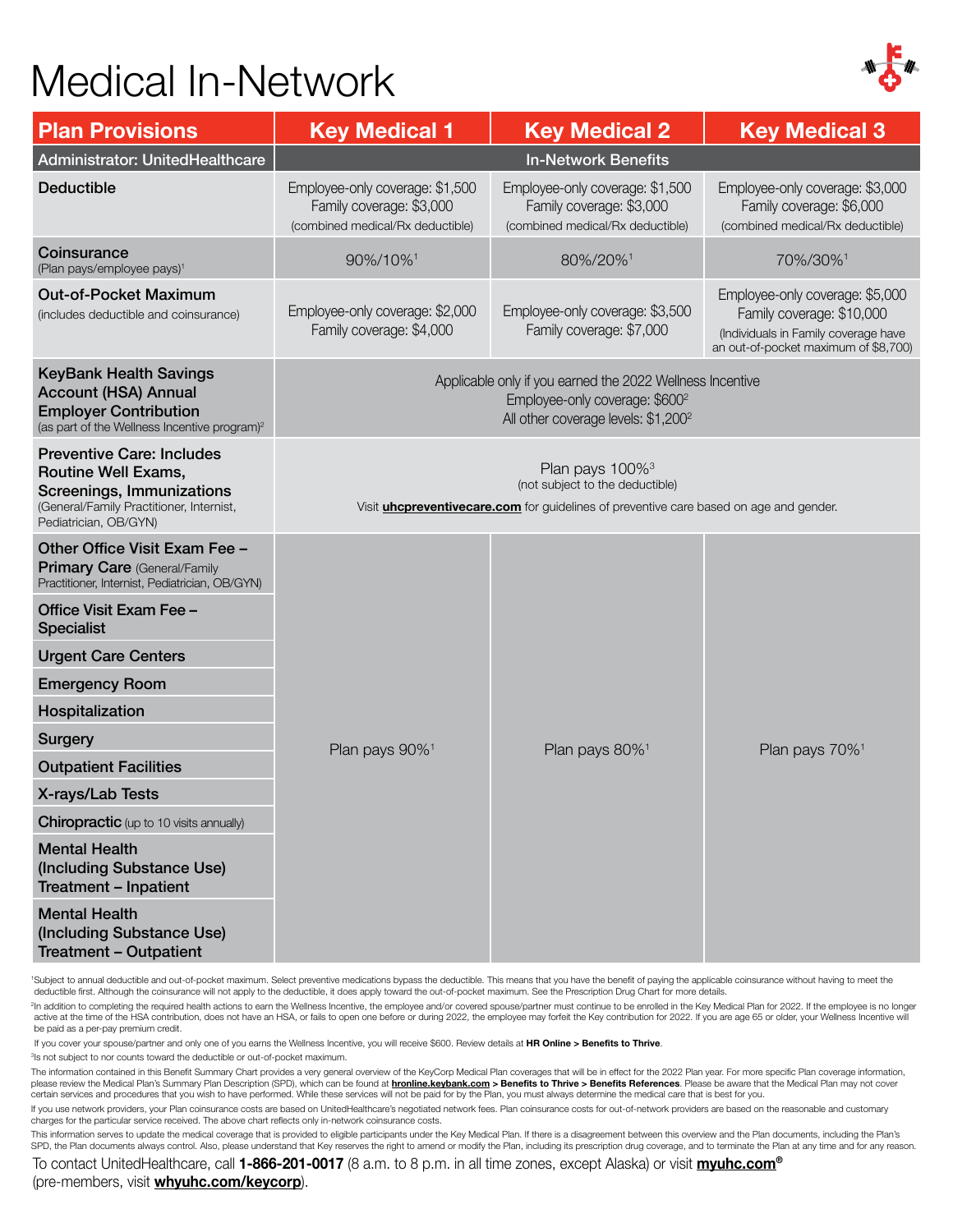### Medical Out-of-Network



| <b>Plan Provisions</b>                                                                                                                                    | <b>Key Medical 1</b>                                                                                                                                            | <b>Key Medical 2</b>                                                                            | <b>Key Medical 3</b>                                                                             |
|-----------------------------------------------------------------------------------------------------------------------------------------------------------|-----------------------------------------------------------------------------------------------------------------------------------------------------------------|-------------------------------------------------------------------------------------------------|--------------------------------------------------------------------------------------------------|
| Administrator: UnitedHealthcare                                                                                                                           | <b>Out-of-Network Benefits</b>                                                                                                                                  |                                                                                                 |                                                                                                  |
| <b>Deductible</b>                                                                                                                                         | Employee-only coverage: \$3,000<br>Family coverage: \$6,000<br>(combined medical/Rx deductible)                                                                 | Employee-only coverage: \$3,000<br>Family coverage: \$6,000<br>(combined medical/Rx deductible) | Employee-only coverage: \$6,000<br>Family coverage: \$12,000<br>(combined medical/Rx deductible) |
| Coinsurance<br>(Plan pays/employee pays) <sup>1</sup>                                                                                                     | 60%/40%1                                                                                                                                                        | 60%/40%1                                                                                        | 50%/50%1                                                                                         |
| <b>Out-of-Pocket Maximum</b><br>(includes deductible and coinsurance))                                                                                    | Employee-only coverage: \$6,000<br>Family coverage: \$12,000                                                                                                    | Employee-only coverage: \$7,000<br>Family coverage: \$14,000                                    | Employee-only coverage: \$10,000<br>Family coverage: \$20,000                                    |
| <b>KeyBank Health Savings</b><br><b>Account (HSA) Annual</b><br><b>Employer Contribution</b><br>(as part of the Wellness Incentive program) <sup>2</sup>  | Applicable only if you earned the 2022 Wellness Incentive<br>Employee-only coverage: \$600 <sup>2</sup><br>All other coverage levels: \$1,200 <sup>2</sup>      |                                                                                                 |                                                                                                  |
| <b>Preventive Care: Includes</b><br>Routine Well Exams,<br>Screenings, Immunizations<br>(General/Family Practitioner, Internist,<br>Pediatrician, OB/GYN) | Plan pays 100% <sup>3</sup><br>(not subject to the deductible)<br>Visit <b>uncpreventivecare.com</b> for quidelines of preventive care based on age and gender. |                                                                                                 |                                                                                                  |
| Other Office Visit Exam Fee -<br><b>Primary Care (General/Family</b><br>Practitioner, Internist, Pediatrician, OB/GYN)                                    |                                                                                                                                                                 |                                                                                                 |                                                                                                  |
| Other Office Visit Exam Fee -<br><b>Specialist</b>                                                                                                        |                                                                                                                                                                 |                                                                                                 |                                                                                                  |
| <b>Urgent Care Centers</b>                                                                                                                                |                                                                                                                                                                 |                                                                                                 |                                                                                                  |
| Hospitalization                                                                                                                                           |                                                                                                                                                                 |                                                                                                 |                                                                                                  |
| <b>Surgery</b>                                                                                                                                            |                                                                                                                                                                 |                                                                                                 |                                                                                                  |
| <b>Outpatient Facilities</b>                                                                                                                              | Plan pays 60% <sup>1</sup>                                                                                                                                      | Plan pays 60% <sup>1</sup>                                                                      | Plan pays 50% <sup>1</sup>                                                                       |
| X-rays/Lab Tests                                                                                                                                          |                                                                                                                                                                 |                                                                                                 |                                                                                                  |
| <b>Chiropractic</b> (up to 10 visits annually)                                                                                                            |                                                                                                                                                                 |                                                                                                 |                                                                                                  |
| <b>Mental Health</b><br>(Including Substance Use)<br>Treatment - Inpatient                                                                                |                                                                                                                                                                 |                                                                                                 |                                                                                                  |
| <b>Mental Health</b><br>(Including Substance Use)<br><b>Treatment - Outpatient</b>                                                                        |                                                                                                                                                                 |                                                                                                 |                                                                                                  |
| Emergency                                                                                                                                                 | Plan pays 90% <sup>1</sup>                                                                                                                                      | Plan pays 80% <sup>1</sup>                                                                      | Plan pays 70% <sup>1</sup>                                                                       |

1 Subject to annual deductible and out-of-pocket maximum. Select preventive medications bypass the deductible. This means that you have the benefit of paying the applicable coinsurance without having to meet the deductible first. Although the coinsurance will not apply to the deductible, it does apply toward the out-of-pocket maximum. See the Prescription Drug Chart for more details.

<sup>2</sup>In addition to completing the required health actions to earn the Wellness Incentive, the employee and/or covered spouse/partner must continue to be enrolled in the Key Medical Plan for 2022. If the employee is no longer active at the time of the HSA contribution, does not have an HSA, or fails to open one before or during 2021, the employee may forfeit the Key contribution for 2022. If you are age 65 or older, your Wellness Incentive will be paid as a per-pay premium credit.

If you cover your spouse/partner and only one of you earns the Wellness Incentive, you will receive \$600. Review details at **HR Online > Benefits to Thrive**.

<sup>3</sup>ls not subject to nor counts toward the deductible or out-of-pocket maximum.

The information contained in this Benefit Summary Chart provides a very general overview of the KeyCorp Medical Plan coverages that will be in effect for the 2022 Plan year. For more specific Plan coverage information, please review the Medical Plan's Summary Plan Description (SPD), which can be found at **hronline.keybank.com > Benefits to Thrive > Benefits References**. Please be aware that the Medical Plan may not cover certain services and procedures that you wish to have performed. While these services will not be paid for by the Plan, you must always determine the medical care that is best for you.

If you use network providers, your Plan coinsurance costs are based on UnitedHealthcare's negotiated network fees. Plan coinsurance costs for out-of-network providers are based on the reasonable and customary charges for the particular service received. The above chart reflects only in-network coinsurance costs.

This information serves to update the medical coverage that is provided to eligible participants under the Key Medical Plan. If there is a disagreement between this overview and the Plan documents, including the Plan's SPD the Plan documents always control. Also, please understand that Key reserves the right to amend or modify the Plan, including its prescription drug coverage, and to terminate the Plan at any time and for any reason.

To contact UnitedHealthcare, call **1-866-201-0017** (8 a.m. to 8 p.m. in all time zones, except Alaska) or visit **myuhc.com** (pre-members, visit **whyuhc.com/keycorp**).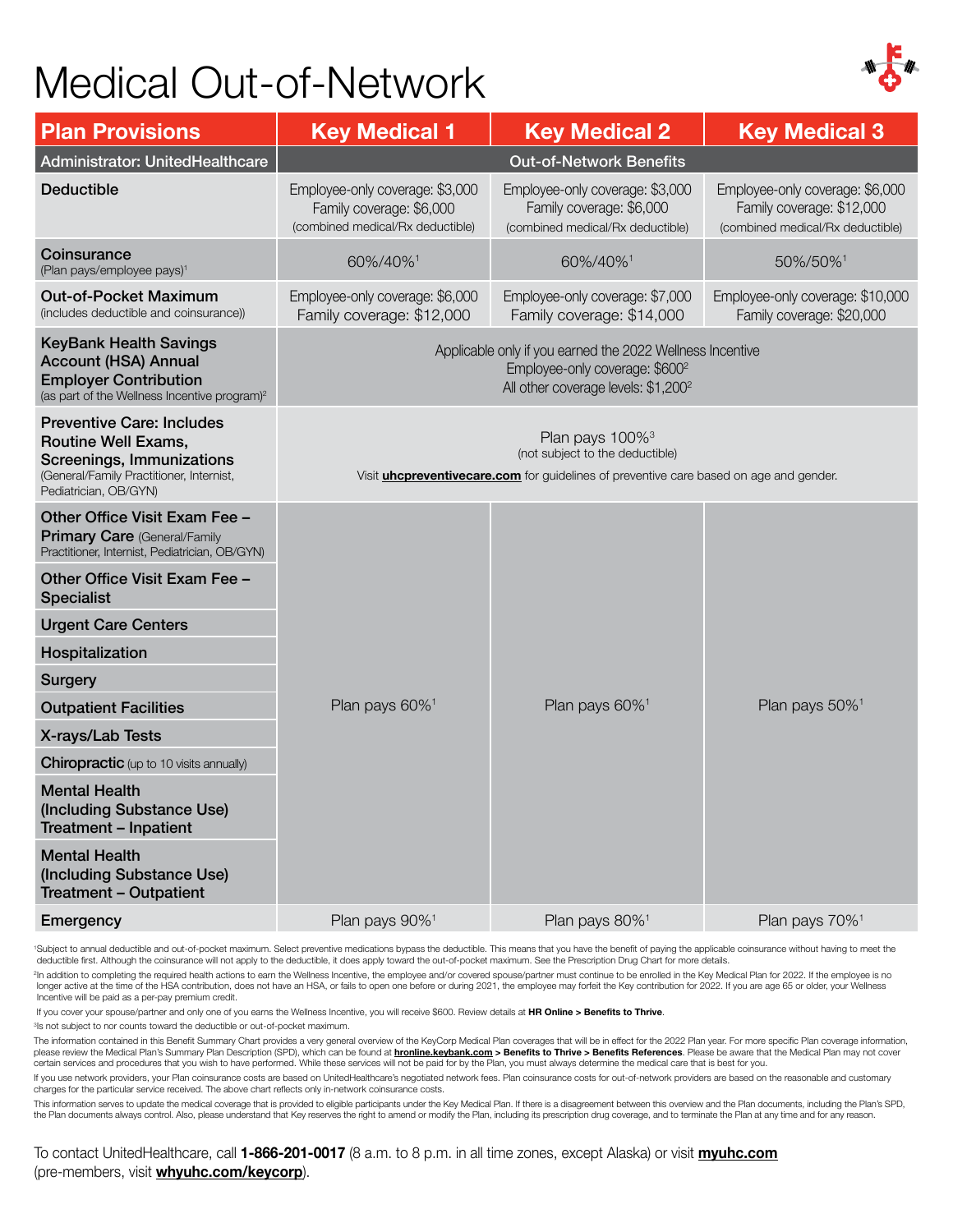### Prescription Drug Coverage

| <b>Plan Provisions</b>                                                                                             | <b>Key Medical 1</b>                                                                                                                                                                                                                  | <b>Key Medical 2</b> | <b>Key Medical 3</b> |
|--------------------------------------------------------------------------------------------------------------------|---------------------------------------------------------------------------------------------------------------------------------------------------------------------------------------------------------------------------------------|----------------------|----------------------|
| Administrator: Express Scripts <sup>®</sup>                                                                        | In-Network Benefits <sup>1</sup>                                                                                                                                                                                                      |                      |                      |
| Generic <sup>2</sup>                                                                                               |                                                                                                                                                                                                                                       |                      |                      |
| Brand/Specialty <sup>2</sup>                                                                                       | Subject to combined medical/Rx deductible                                                                                                                                                                                             |                      |                      |
| <b>Select Preventive Medications</b><br>(Go to express-scripts.com/keycorp for<br>the preventive medication list.) | Not subject to deductible. Employee pays applicable coinsurance shown below<br>without having to meet the deductible first. Coinsurance will not apply toward<br>combined medical/Rx deductible; will apply to out-of-pocket maximum. |                      |                      |
| <b>Retail Pharmacy</b>                                                                                             | <b>Employee Pays</b>                                                                                                                                                                                                                  |                      |                      |
| Generic                                                                                                            | 20% (\$4 minimum)                                                                                                                                                                                                                     | 20% (\$4 minimum)    | 30% (\$4 minimum)    |
| <b>Preferred Brand</b>                                                                                             | 40%                                                                                                                                                                                                                                   | 40%                  | 50%                  |
| Non-Preferred Brand                                                                                                | 60%                                                                                                                                                                                                                                   | 60%                  | 70%                  |
| 3-Month Supply - Express Scripts<br>Mail Order or CVS Retail Pharmacy<br>(required for maintenance meds) $3$       | <b>Employee Pays</b>                                                                                                                                                                                                                  |                      |                      |
| Generic                                                                                                            | 20% (\$10 minimum)                                                                                                                                                                                                                    | 20% (\$10 minimum)   | 30% (\$10 minimum)   |
| <b>Preferred Brand</b>                                                                                             | 40%                                                                                                                                                                                                                                   | 40%                  | 50%                  |
| <b>Non-Preferred Brand</b>                                                                                         | 60%                                                                                                                                                                                                                                   | 60%                  | 70%                  |

1 Coinsurance is subject to combined medical/Rx deductible and out-of-pocket maximum.

— If you go out of network, you will pay 100% of the pharmacy's retail charge and you must complete a prescription drug reimbursement form. You will be responsible for paying the coinsurance referenced above (Generic, Preferred Brand, Non-Preferred Brand), as well as the difference between the pharmacy's regular charge and the discounted cost that would have applied had you used a network pharmacy. Walgreens, Duane Reade and Happy Harry's are out-of-network providers.

<sup>2</sup>Some medications require a clinical review or may be an exclusion on the Plan. Go to **express-scripts.com/keycorp** to view the clinical program and exclusion lists. These lists may change during the Plan year and if that occurs (with respect to a medication that is currently being covered by the Plan), Express Scripts will send you written communication. If you purchase a brand-name prescription drug that has an available generic equivalent, you will pay the generic drug cost share plus the cost difference between the brand-name prescription drug and the equivalent generic prescription drug (applies to both<br>physician and pa

<sup>3</sup>You must fill maintenance medications as a 90-day supply at CVS or through Express Scripts home delivery pharmacy.

— If you choose to fill maintenance medications at another pharmacy, or for less than a 90-day supply, you must contact Express Scripts to actively document that choice, or you will incur an increased cost.

— *You can obtain two 30-day courtesy fills before you must switch to 90 days at CVS or Express Scripts home delivery, or declare your decision to Express Scripts. Otherwise, after those two courtesy fills, you will be required to pay the full cost of the medication until you inform Express Scripts of your choice.*

The information contained in this Summary Chart provides a very general overview of the KeyCorp Medical Plan prescription drug coverages that will be in effect for the 2022 Plan year. For more specific Plan coverage information, please review the Medical Plan's Summary Plan Description (SPD), which can be found at **hronline.keybank.com > Benefits to Thrive > Benefits References**.

If you use network providers, your Plan coinsurance costs are based on Express Scripts' negotiated network fees. Mail-order benefits available only through Express Scripts mail order or participating CVS Retail Pharmacies. Please be aware that the Medical Plan may not cover certain products and procedures that you wish to have performed. While these services will not be paid for by the Plan, you must always determine the medical care that is best for you.

This information serves to update the medical coverage that is provided to eligible participants under the Key Medical Plan. If there is a disagreement between this overview and the Plan documents, including the Plan's SPD, the Plan documents always control. Also, please understand that Key reserves the right to amend or modify the Plan, including its prescription drug coverage, and to terminate the Plan at any time and for any reason.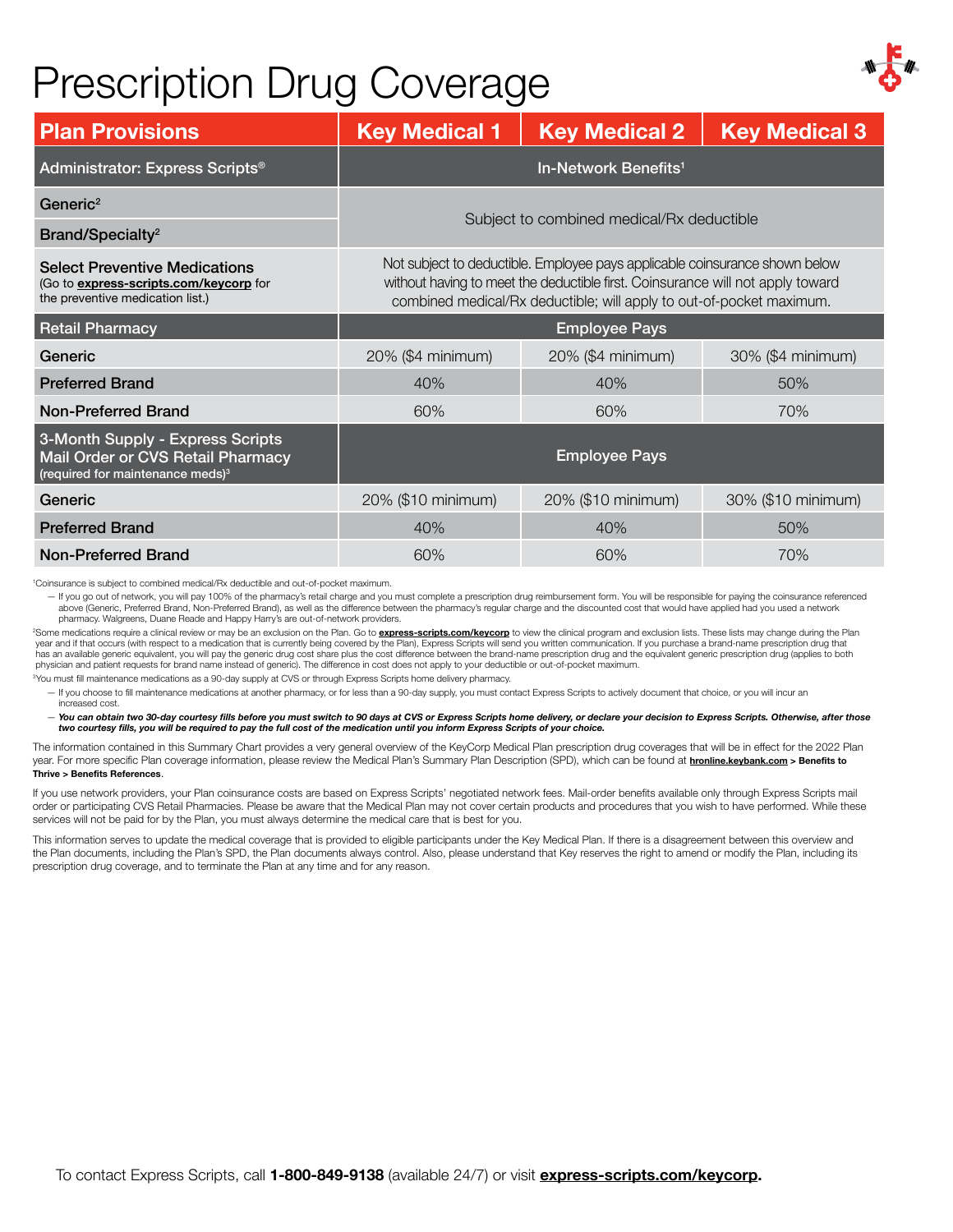#### Dental



| <b>Plan Provisions</b>                                                                                   |                                                      |                                                    |
|----------------------------------------------------------------------------------------------------------|------------------------------------------------------|----------------------------------------------------|
| Administrator: Cigna <sup>®</sup>                                                                        | <b>In-Network</b>                                    | <b>Out-of-Network</b>                              |
| <b>Reimbursement Levels</b>                                                                              | Based on contracted fees                             | Based on Reasonable & Customary<br>(R&C) allowance |
| <b>Maximum Annual Benefit</b>                                                                            | \$1,500 per person (all services) except orthodontia |                                                    |
| <b>Deductible</b>                                                                                        | \$50 per person/\$100 per family                     |                                                    |
| <b>Wellness and Diagnostic Care</b>                                                                      |                                                      |                                                    |
| <b>Oral Exams</b> (2 per year)                                                                           |                                                      |                                                    |
| Routine Cleanings (2 per year)                                                                           |                                                      | Plan pays 100%<br>of the R&C allowance             |
| Full Mouth X-rays (1 complete set every 3 years) or<br>Panoramic X-ray (1 every 3 years)                 |                                                      |                                                    |
| Bitewing X-rays (2 per year)                                                                             |                                                      |                                                    |
| Fluoride Application (2 per year under age 19)                                                           | Plan pays 100%                                       |                                                    |
| <b>Sealants</b> (limited to posterior tooth, 1 treatment per<br>tooth every 3 years)                     |                                                      |                                                    |
| <b>Space Maintainers (limited to non-orthodontic</b><br>treatment; 1 per tooth, per lifetime, to age 19) |                                                      |                                                    |
| <b>Emergency Care to Relieve Pain</b>                                                                    |                                                      |                                                    |
| <b>Basic Restorative Care<sup>1</sup></b>                                                                |                                                      |                                                    |
| Fillings <sup>2</sup>                                                                                    |                                                      |                                                    |
| <b>Root Canal Therapy</b>                                                                                |                                                      |                                                    |
| <b>Osseous Surgery</b>                                                                                   |                                                      |                                                    |
| <b>Periodontal Scaling and Root Planing</b>                                                              | Plan pays 80% <sup>3</sup>                           | Plan pays 80%<br>of the R&C allowance <sup>3</sup> |
| <b>Denture Adjustments and Repairs</b>                                                                   |                                                      |                                                    |
| <b>Extractions</b>                                                                                       |                                                      |                                                    |
| <b>Oral Surgery</b>                                                                                      |                                                      |                                                    |
| Major Restorative Care <sup>1</sup>                                                                      |                                                      |                                                    |
| Crowns                                                                                                   |                                                      |                                                    |
| <b>Dentures</b>                                                                                          | Plan pays 50% <sup>3</sup>                           | Plan pays 50%<br>of the R&C allowance <sup>3</sup> |
| <b>Bridges</b>                                                                                           |                                                      |                                                    |
| Orthodontia <sup>1</sup>                                                                                 |                                                      |                                                    |
| Orthodontia                                                                                              | Plan pays 50% <sup>3</sup>                           | Plan pays 50%<br>of the R&C allowance <sup>3</sup> |
| Orthodontia Lifetime Maximum<br>Paid by Plan                                                             | $$1,500$ per person <sup>3</sup>                     |                                                    |

1 Out-of-pocket costs may be lower if you see a network provider for these services.

2 Amalgam (silver) or composite (white) fillings covered based on type of tooth and the alternative treatment provision. See Summary Plan Description (SPD) for details. 3 Subject to annual deductible.

The information contained in this Summary Chart provides a very general overview of the KeyCorp Dental Plan coverages that will be in effect for the 2022 Plan year. For more specific Plan coverage information, please review the Dental Plan's SPD, which can be found at **hronline.keybank.com > Benefits to Thrive > Benefits References**.

If you use network providers, your Plan coinsurance costs are based on Cigna's negotiated network fees. Plan coinsurance costs for out-of-network providers are based on the reasonable and customary charges for the particular service received.

Please be aware that the Dental Plan may not cover certain services and procedures you wish to have performed. While these services will not be paid for by the Plan, you must always determine the dental care that is best for you. Pre-treatment review is suggested when you are considering dental work in excess of \$200.

This information serves to update the dental coverage that is provided to eligible participants under the Dental Plan. If there is a disagreement between this overview and the Plan documents, including the Plan's SPD, the Plan documents always control. Also, please understand that Key reserves the right to amend or modify the Plan and to terminate the Plan at any time and for any reason.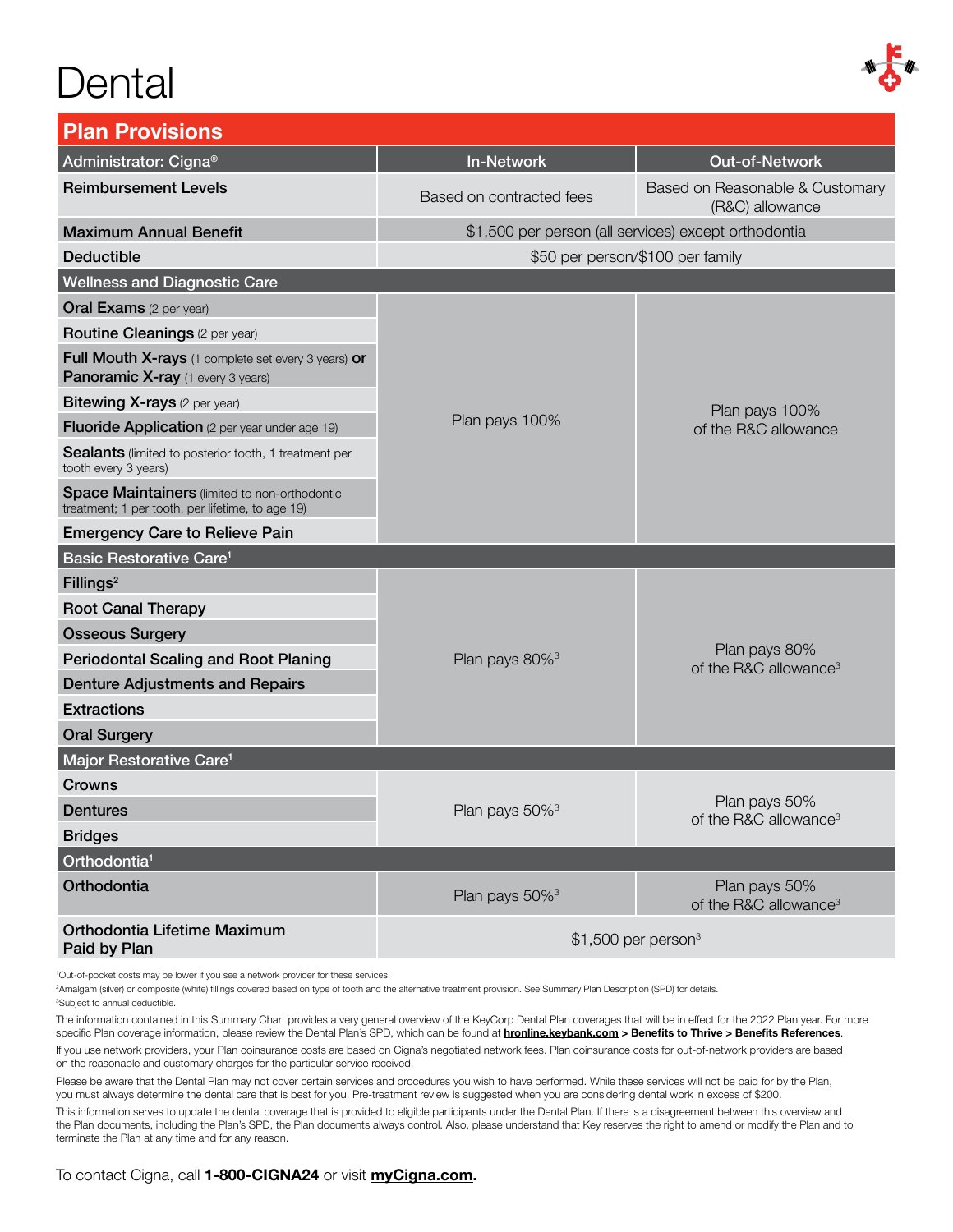## Vision



| <b>Plan Provisions</b>                                                        |                                                                                      |                             |  |
|-------------------------------------------------------------------------------|--------------------------------------------------------------------------------------|-----------------------------|--|
| <b>Administrator: VSP</b>                                                     | <b>VSP Network</b>                                                                   | Out-of-Network <sup>2</sup> |  |
| <b>Routine Eye Exam</b><br>(1 per calendar year)                              | \$10 employee copay (\$0 Premier Providers)                                          | Up to \$55 allowance        |  |
| <b>Retinal Imaging Benefit</b>                                                | Up to \$39 copay (\$0 Premier Providers)                                             | <b>NA</b>                   |  |
| Vision Hardware (1 per calendar year: either frames/lenses OR contact lenses) |                                                                                      |                             |  |
| <b>Frames</b>                                                                 | \$150 allowance;<br>20% off balance over \$150<br>\$200 allowance on Featured Brands | Up to \$70 allowance        |  |
| <b>Standard Plastic Lenses</b>                                                |                                                                                      |                             |  |
| <b>Single Vision</b>                                                          |                                                                                      | Up to \$70 allowance        |  |
| <b>Bifocal</b>                                                                |                                                                                      | Up to \$80 allowance        |  |
| <b>Trifocal</b>                                                               | No charge                                                                            | Up to \$100 allowance       |  |
| Lenticular                                                                    |                                                                                      | Up to \$110 allowance       |  |
| <b>Standard Progressive Lens</b>                                              | \$0 employee copay                                                                   |                             |  |
| <b>Premium Progressive Lens</b>                                               | \$95-\$105                                                                           | Up to \$80 allowance        |  |
| <b>Lens Options</b>                                                           |                                                                                      |                             |  |
| <b>Standard Progressive Lenses</b>                                            | No charge                                                                            | Employee pays 100%          |  |
| <b>Impact-Resistant Lenses</b>                                                | No charge                                                                            |                             |  |
| <b>Premium Progressive Lenses</b>                                             | \$95-\$105                                                                           |                             |  |
| <b>Custom Progressive Lenses</b>                                              | \$150-\$175                                                                          |                             |  |
| <b>Other Lens Enhancements</b>                                                | Average savings of 30%                                                               |                             |  |
| <b>Contact Lenses</b>                                                         |                                                                                      |                             |  |
| Conventional                                                                  | \$150 allowance                                                                      | Up to \$115 allowance       |  |
| <b>Disposable</b>                                                             | \$150 allowance                                                                      |                             |  |
| <b>Medically Necessary</b>                                                    | No copay                                                                             | Up to \$200 allowance       |  |
| <b>Contact Lens Fit and Follow up</b>                                         | Employee pays up to \$40                                                             | <b>NA</b>                   |  |

#### **Extra Savings:**

#### Glasses and Sunglasses

• 40% savings on additional pairs of prescription glasses from same VSP Network provider who performed your WellVision exam within 12 months of your last exam.

• 20% savings on unlimited additional pairs of prescription glasses and/or non-prescription sunglasses from any VSP network doctor.

For information about featured frame brands, visit **vsp.com/framebrands.**

#### Laser Vision Correction

• Average 15% off the regular price or 5% off the promotional price; discounts only available from contracted facilities.

The information contained in this Summary Chart provides a very general overview of the KeyCorp Vision Plan coverages that will be in effect for the 2022 Plan year. For more specific Plan coverage information, please review the Vision Plan's Summary Plan Description (SPD), which can be found at **hronline.keybank.com > Benefits to Thrive > Benefits References**.

If you use network providers, your Plan coinsurance costs are based on VSP's negotiated network fees. Please be aware that the Vision Plan may not cover certain services and procedures that you wish to have performed. While these services will not be paid for by the Plan, you must always determine the medical care that is best for you.

This information serves to update the vision coverage that is provided to eligible participants under the Vision Plan. If there is a disagreement between this overview and the Plan documents, including the Plan's SPD, the Plan documents always control. Also, please understand that Key reserves the right to amend or modify the Plan, and to terminate the Plan at any time and for any reason.